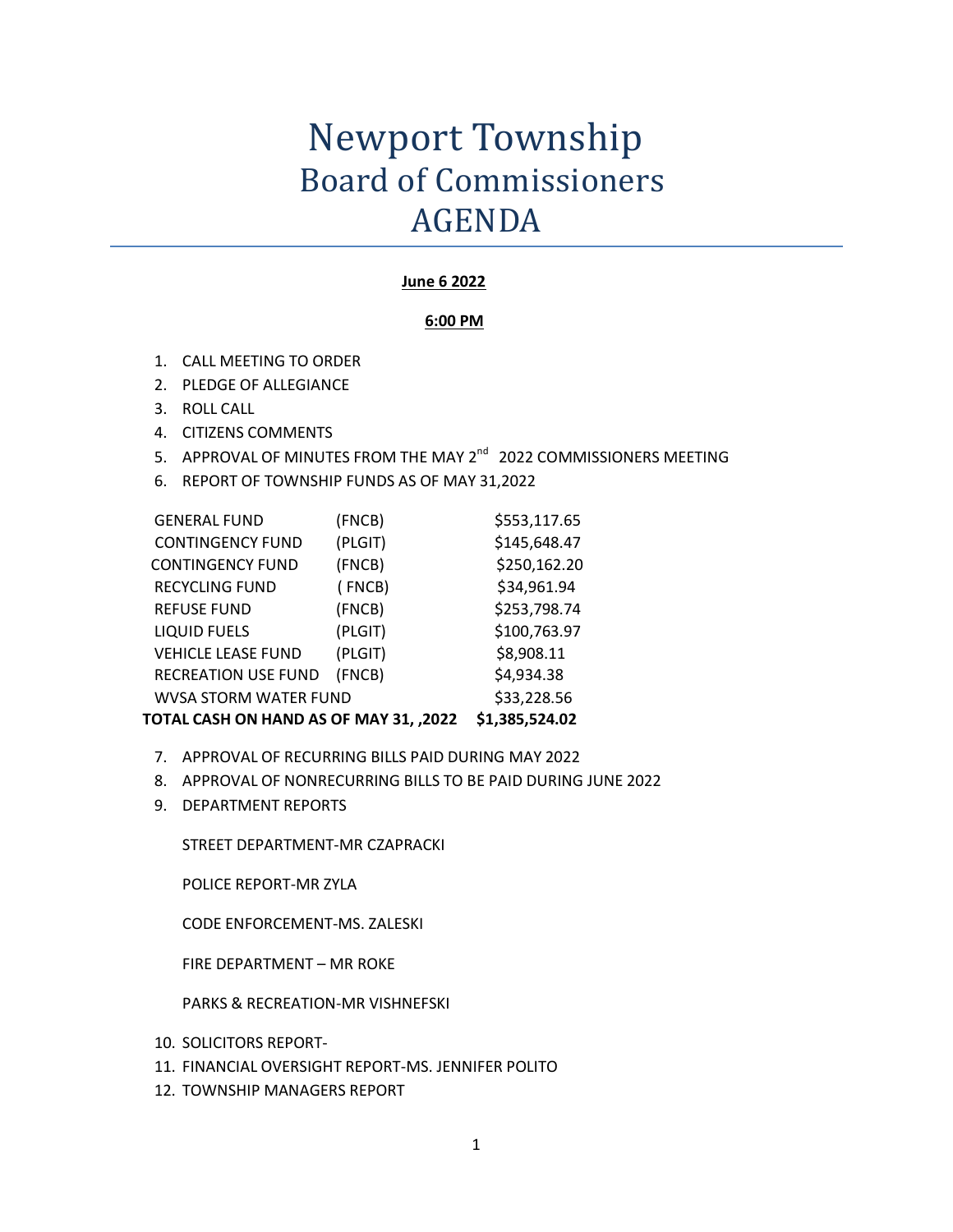- A. 1,677 REFUSE STICKERS HAVE BEEN SOLD OUT OF 1,694. 17 RESIDENTS HAVE NOT PAID THEIR 2022 REFUSE AND RECYCLING FEE. CITATIONS HAVE BEEN FILED AT THE MAGISTRATE'S OFFICE AND WE ARE WAITING FOR THE HEARINGS TO BE SCHEDULED. 2022 IS THE SECOND CONSECUTIVE YEAR THAT WE ARE AT A 99% COLLECTION RATE
- B. GLEN LYON SIDEWALK PROJECT UPDATE: THE PROJECT IS PROCEEDING AND IS EXPECTED TO CONTINUE THROUGH THE SUMMER MONTHS

C. DEMOLITION UPDATE: GROUP #3 IS EXPECTED TO BE COMPLETED IN THE NEXT FEW WEEKS. BIDS WILL BE OPEN FOR GROUP #4 WHICH CONSISTS OF 128 WEST MAIN STREET AND 1050 EAST MAIN STREET IN WANAMIE AT A SPECIAL MEETING OF THE BOARD OF COMMISSIONERS ON FRIDAY JUNE 10 AT 2:00 PM

D. ON TUESDAY JUNE  $7^{\text{TH}}$  AT 7:00PM I WILL BE ATTENDING TWO HEARINGS FOR VARIANCES AND SPECIAL EXCEPTIONS FROM THE LUZERNE COUNTY HEARING BOARD FOR THE FOLLOWING **PROPERTIES** 

1.ALEXANDER MCNITT,MPM,118 S.MARKET STREET , NANTICOKE ,PA, A USE VARIANCE FOR PHASE I :CONVERT A FORMER SCHOOLTO LUXURY LOFTS & APARTMENTSUNITS(NOT TO EXCEED 33 )AND A SPECIAL EXCEPTION FOR PHASE 2:PLACE STORAGE UNITS (NOT TO EXCEED 200) WITH A PROPOSED OFFICE SPACE/STRUCTURE IN NEWPORT TOWNSHIP,LOCATED IN A GENERAL BUSINESS DISTRICT

2. NORTHEAST PENNSYLVANIA SMSA LIMITED PARTNERSHIP D/B/A VERIZON WIRELESS,BENJAMIN SHAW,REAL ESTATE SPECIALIST,REQUEST A USE VARIANCE TO PLACE A COMMUNICATION TOWER AND THE FOLLOWING VARIANCES.: SECTION 512 FOUNDATION OF TOWER SETBACK FROM SOUTHEASTERN PROPERTY LINE REQUIRED 158 FT. REQUESTED 72 FT. ,FOUNDATION OF TOWER SETBACK FROM EXISTING STRUCTURE. REQUIRED 158 FEET., REQUESTED 62 FEET., AT 351 WEST KIRMAR AVE, NEWPORT TOWNSHIP,LOCATED IN A (R-2)TWO FAMILY RESIDENCE DISTRICT.

## 13.NEW BUSINESS:

MOTION TO APPROVE A FIVE YEAR LEASE AND A PARTIAL RELEASE AND WAIVER OF RESTRICTION AGREEMENT WITH NORTHEAST PENNSYLVANIA SMSA LIMITED PARTNERSHIP D/B/A VERIZON WIRELESS TO INSTALL A CELL TOWER ON PROPERTY OWNED BY NEWPORT TOWNSHIP LOCATED AT 351 WEST KIRMAR AVE. NEWPORT TOWNSHIP, LUZERNE COUNTY PENNSYLVANIA

MOTION TO PURCHASE A 2001 SPARTAN RESCUE PUMPER FROM THE MONESSON VOLUNTEER FIRE DEPARTMENT HOUSE COMPANY#2 IN THE AMOUNT OF \$80,000.00